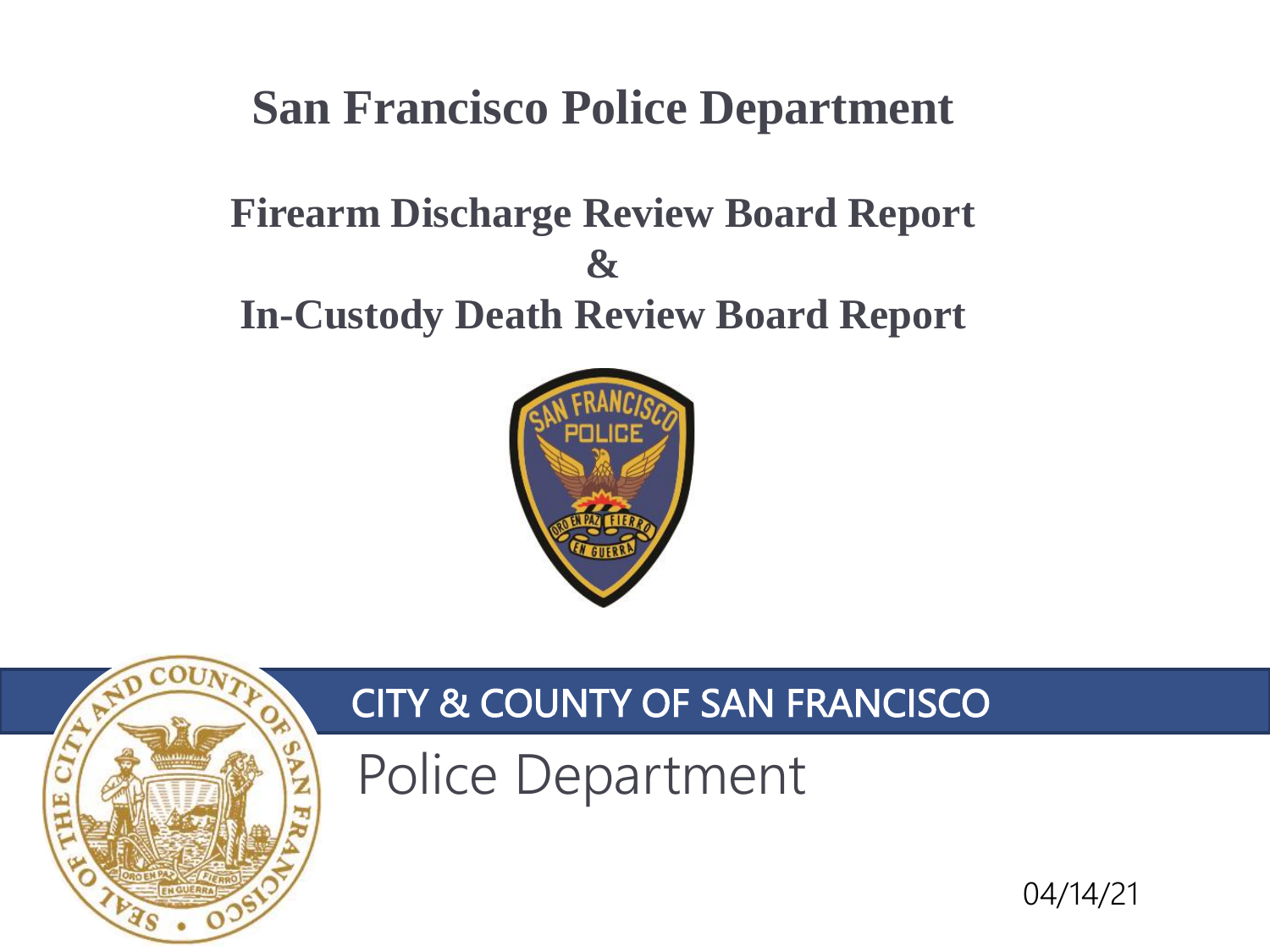# Firearm Discharge Review Board

In the 1st Quarter of 2021, the Firearm Discharge Review Board reviewed the following completed Officer Involved Discharge investigation:

• OID 001-20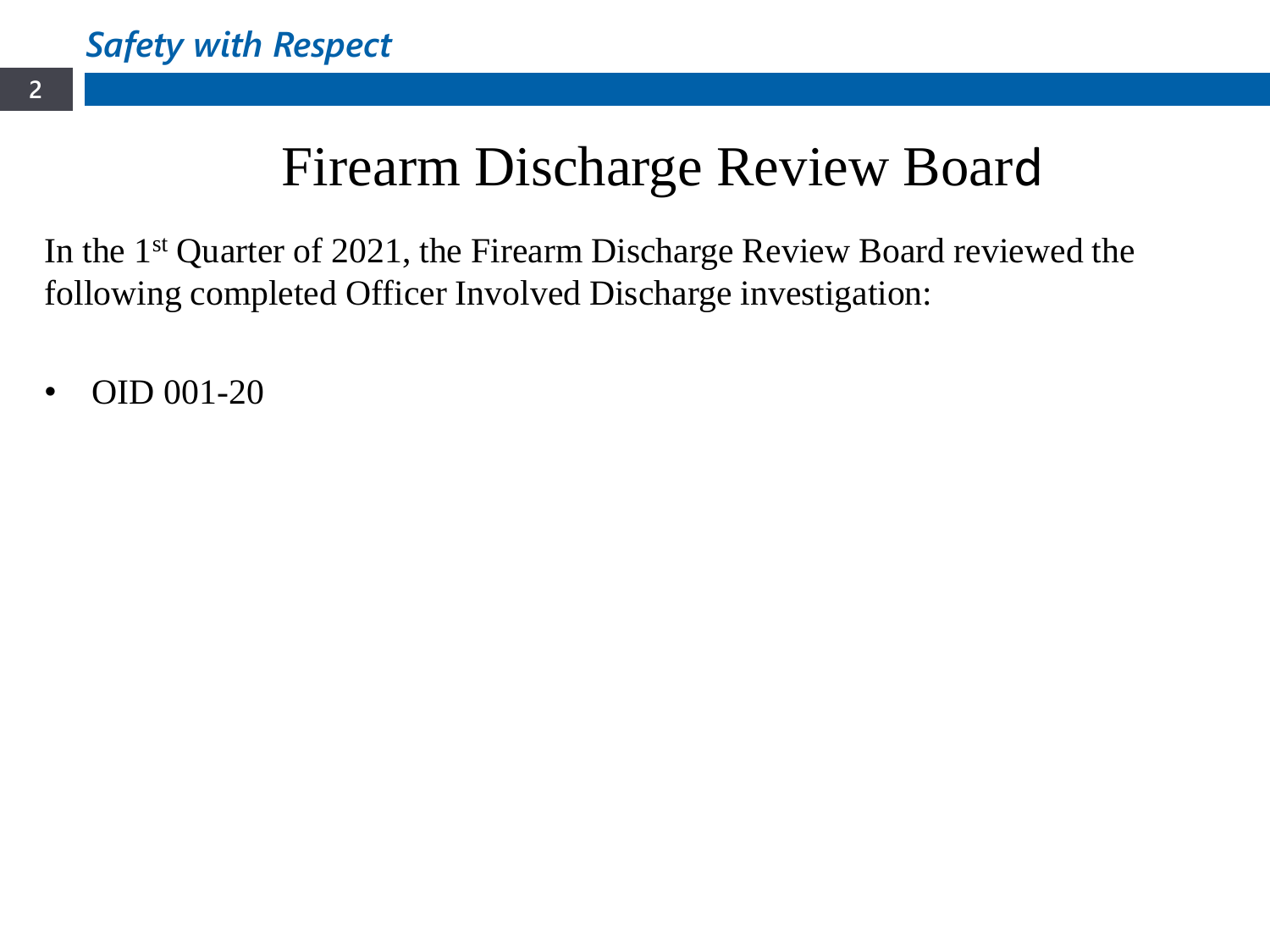### **Officer-Involved Discharge 001-20**

**Date & Time: December 3, 2020**

approximately 20:45 hours

#### **Location:** Central Police Station (Men's Locker Room) 766 Vallejo Street

On December 3rd, 2020, at approximately 2045 hours, an officer was inside Central Police Station's Men's locker room after signing off from his shift. While inside the locker room , the officer was performing a "function check" of his personal handgun. The officer removed the magazine from the handgun and thought he had cleared the chamber.

The officer intentionally pulled the trigger of the handgun as part of the "function check" and the gun fired. The officer realized he did not actually clear the chamber of the handgun. The officer immediately checked and found that neither he nor anybody else was injured. The officer observed damage to the door of a locker.

The officer notified his supervisor of the discharge and notifications were made of the Officer Involved Discharge

#### **Recommendation to COP**: Out of Policy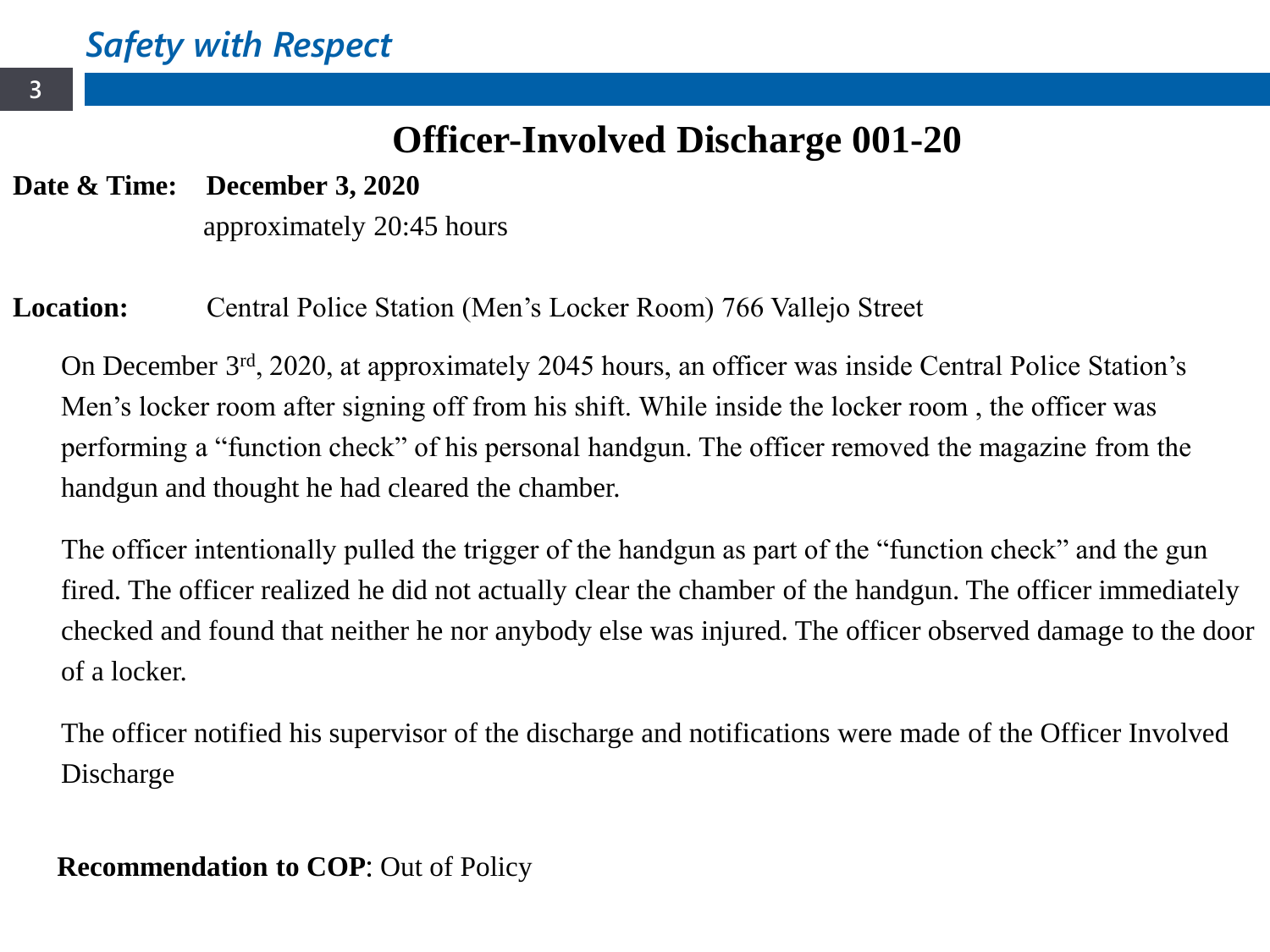# In-Custody Death Review Board

In the 1st Quarter of 2021, there were (2) two cases presented to the In-Custody Death Review Board.

ICD 16-001

ICD 20-001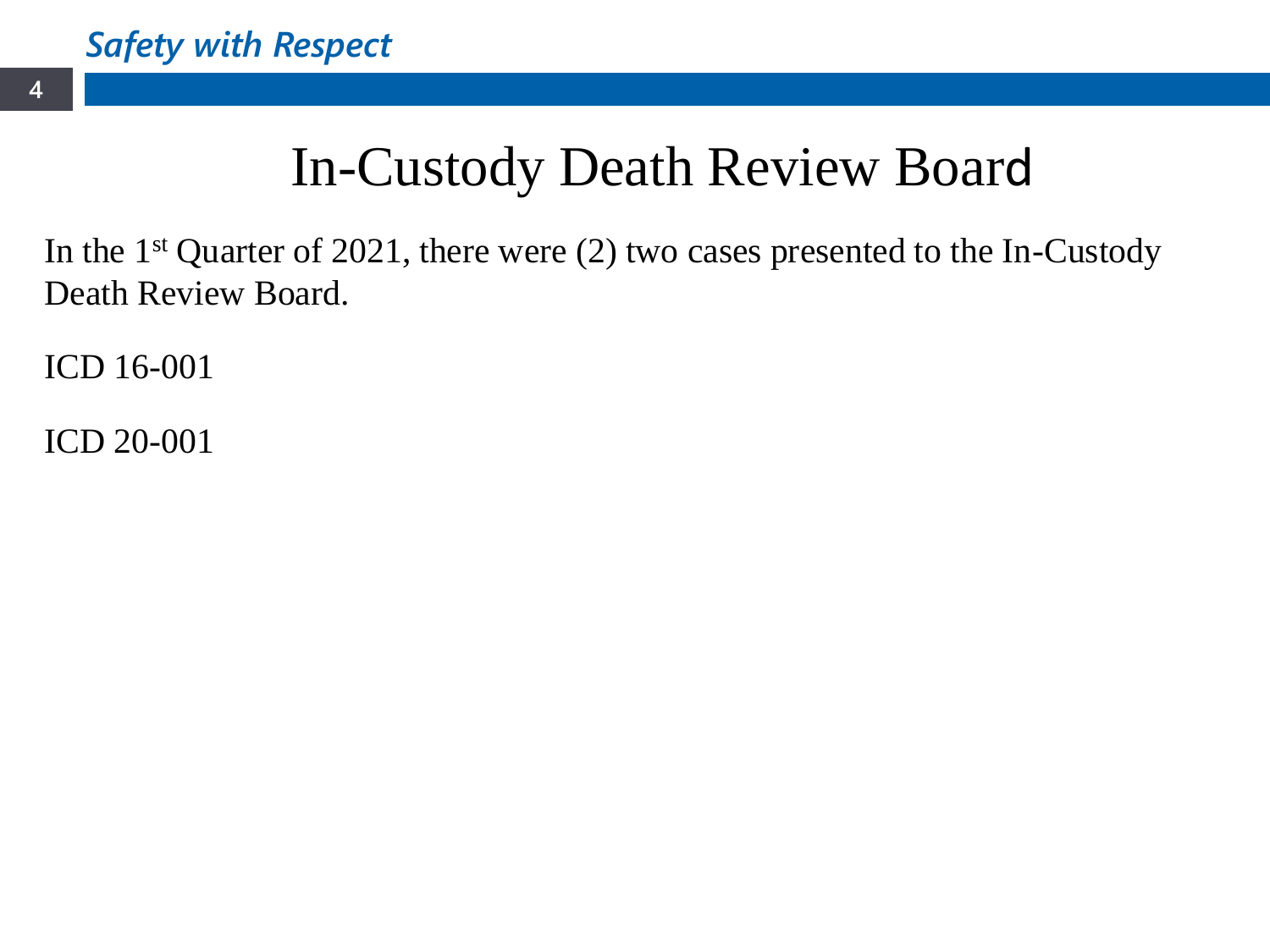## In-Custody Death 16-001

**Date & Time: January 13, 2016**

approximately 21:04 hours

#### **Location: Fulton Street/ 14th Avenue**

On January 13, 2016 at approximately 2104 hours, officers responded to the area of Fulton St and 14th Ave regarding an individual yelling and screaming while running into the roadway. Per the 911 caller, the individual appeared to be attempting to be struck by passing motorists. Officers responded to the scene and observed westbound vehicle traffic had stopped on Fulton St and 14th Ave.

The officers exited their vehicles and observed a white male walking in the middle of the westbound lanes of Fulton Street. The individual was making "animal noises" and waving his arms and appeared to be in an altered mental state. The individual was ordered to walk to the northeast corner of Fulton St and 14th Ave but stopped a few feet from the corner. The individual was ordered to get onto the ground and complied. The officers requested an ambulance due to the individual's behavior.

As officers approached the individual, they ordered him to place his hands behind his back and he complied. The individual was handcuffed and secured to prevent him from standing up and running into the street.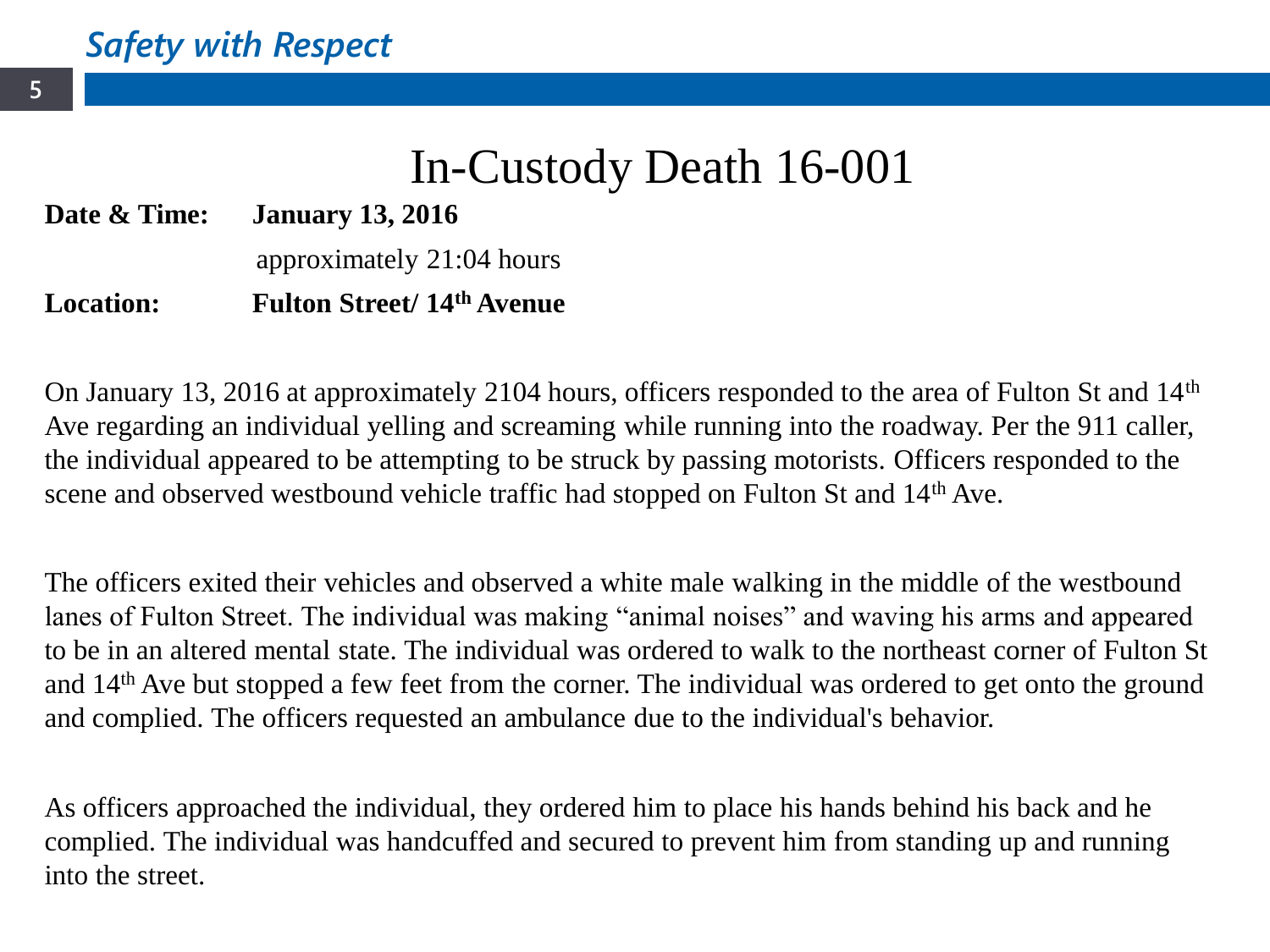# In-Custody Death 16-001 cont'd

The individual was placed on his right side (position of recovery), while still making "animal noises." San Francisco Fire Department arrived on scene and began to evaluate the individual. The medics requested the handcuffs be removed from the individual, allowing him to be placed on a backboard. The individual was moved into the ambulance and medics observed the individual was not breathing and began CPR.

The individual was transported to St. Mary's Hospital and placed into the Intensive Care Unit. On January 21, 2016, the individual was pronounced deceased.

**Recommendation to COP:** In Policy- "Psychological Evaluation of Adults" & "In-Custody Deaths" Insufficient Evidence- Booking and Detention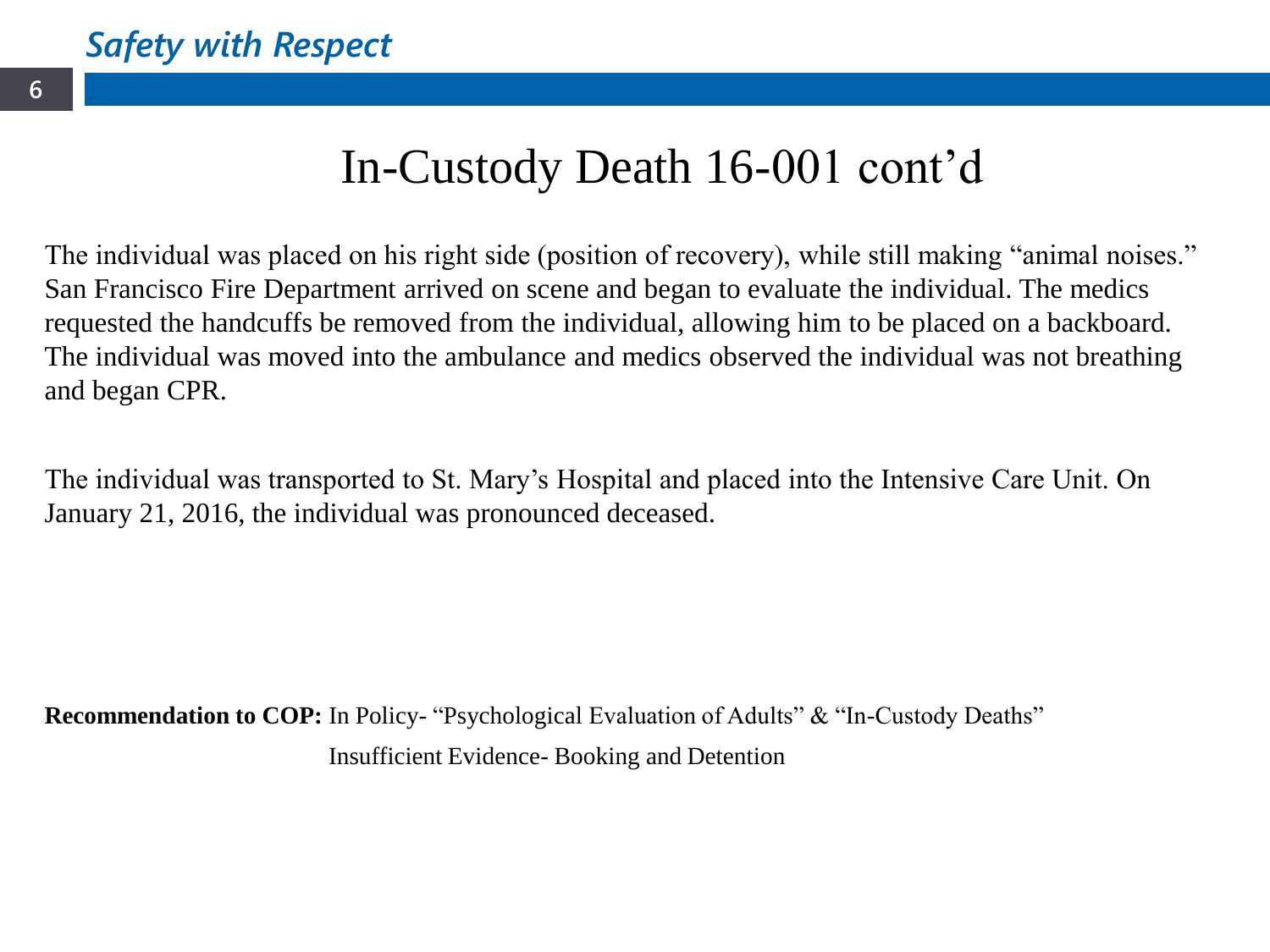## In-Custody Death 20-001

**Date & Time:** January 21, 2020 approximately 05:40 hours

**Locations:** 1851 Sunnydale Avenue

On January 21, 2020, at approximately 0540 hours, Officer were working the mid-night shift. While driving southbound on Sunnydale Ave, they heard what they believed to be gunshots coming from the housing development. They continued driving southbound until they observed a vehicle parked with its window shattered. As they parked the patrol car, they saw the window break from the inside as an occupant punched out the window. The officers rushed to the vehicle and saw that it was occupied by two people. As the officers checked on the well being of the occupants, they observed an individual in front of 1851 Sunnydale Ave face down holding a gun, with his finger on the trigger.

The officers sought cover on the side of 1851 Sunnydale Ave and immediately notified dispatch they had a subject on the ground holding a gun and requested additional units. The subject was given multiple commands to drop the gun, but he did not comply with the orders. Officers from Ingleside and Bayview Stations arrived on scene and assisted with a large crowd gathering to ensure the officers could safely deal with the subject holding the gun.

**7**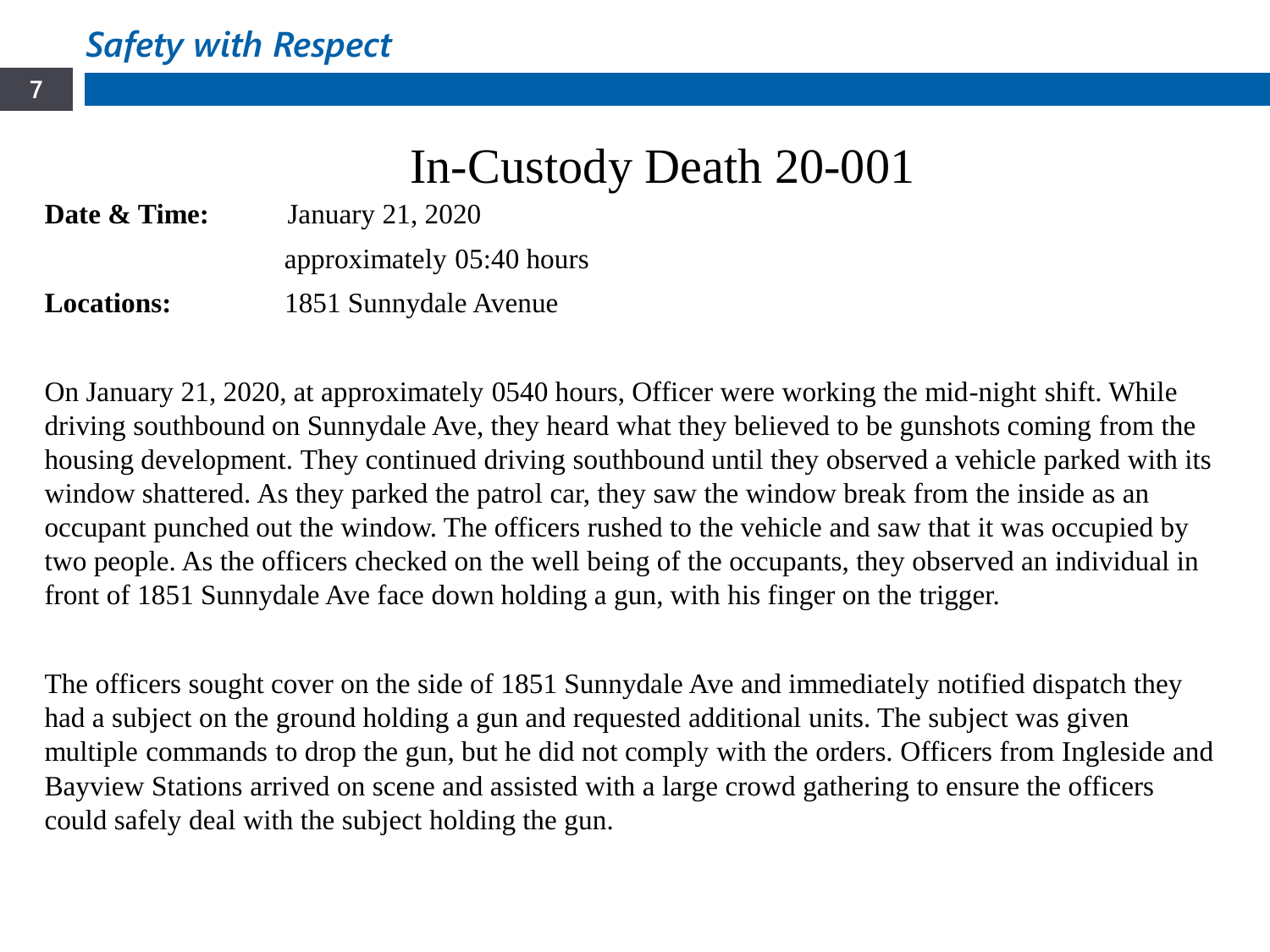# In-Custody Death 20-001 cont'd

A plan was formulated amongst the officers who were attempting to communicate with the subject using their Crisis Intervention Team (CIT) training. Sergeants responded on scene, taking control and provided further direction to the officers on scene.

The subject eventually dropped the gun and officers approached the subject and placed handcuffs on him. Officers secured the firearm and searched the subject for weapons and injuries but did not find either. A Sergeant asked the subject if he was shot. The subject stated he was not shot but said he was intoxicated.

Once the scene was deemed safe, San Francisco Fire Department personnel arrived on scene to assess the subject. The subject stopped breathing and medics lifted his shirt and located a bullet hole to the subject's right upper rib area. Medics initiated CPR and the subject was unhandcuffed and transported to San Francisco General Hospital. Once at San Francisco General Hospital, the subject was rushed into surgery but later succumbed to his injury.

**Recommendation to COP:** In Policy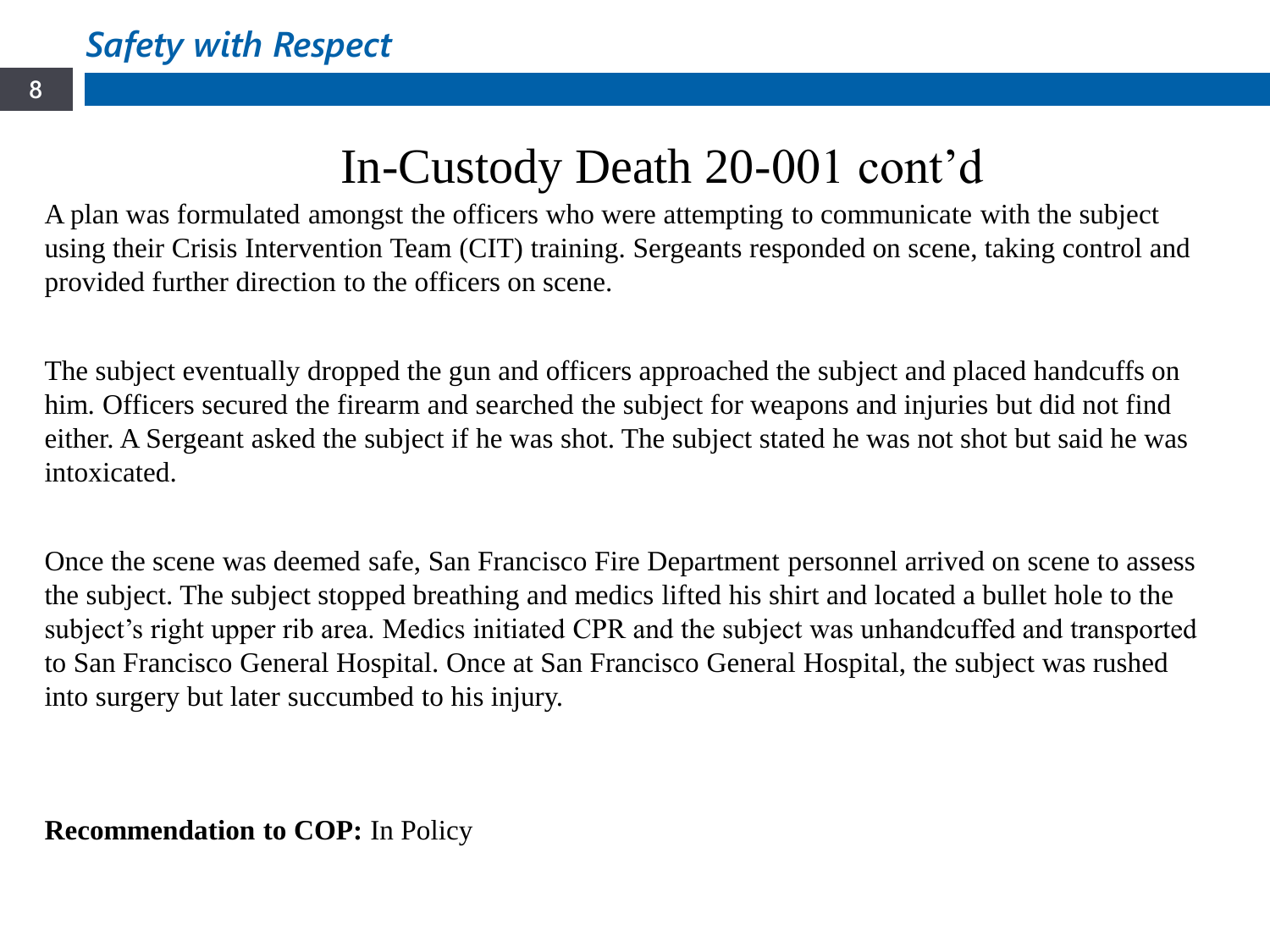### Status of Open Officer-Involved Shooting Investigations & In-Custody Death Investigations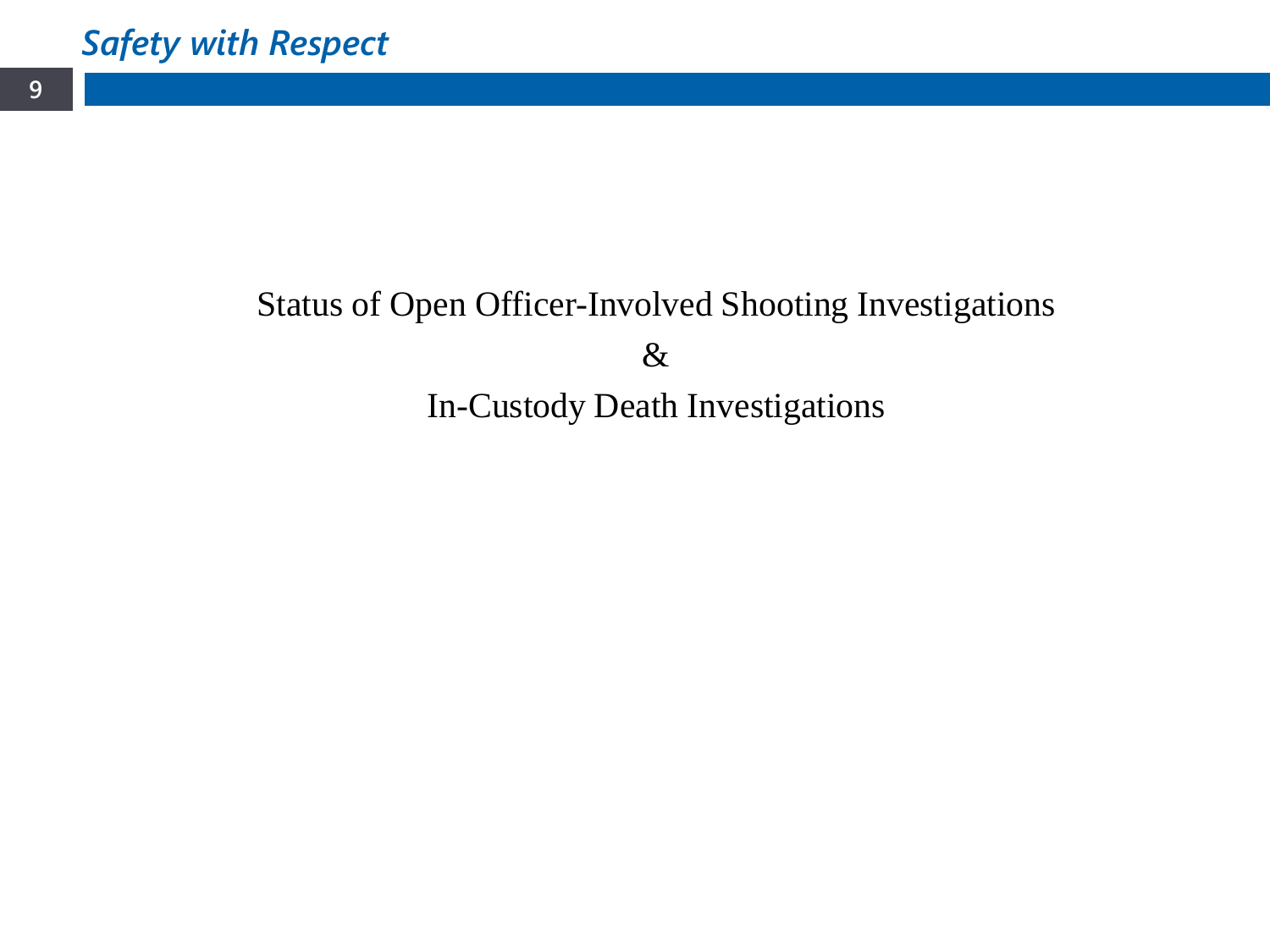**10**

### Open OIS Investigations: 2017-2020

| Case              | <b>Investigation Status</b>                                                                     |
|-------------------|-------------------------------------------------------------------------------------------------|
| $17-001(01/6/17)$ | Active criminal and administrative investigations.                                              |
| 17-007 (12/01/17) | Active criminal and administrative investigations.                                              |
| 18-002 (03/06/18) | Active administrative investigations.                                                           |
| 18-005 (06/09/18) | Active administrative investigation. Presented in 1 <sup>st</sup> Quarter under further review. |
| 19-001 (08/25/19) | Active administrative investigation.                                                            |
| 19-003 (12/7/19)  | Active criminal and administrative investigations.                                              |
| 20-002 (04/21/20) | Active administrative investigations.                                                           |
| 20-003 (10/10/20) | Active administrative investigations.                                                           |
| 20-004 (11/17/20) | Active criminal and administrative investigations.                                              |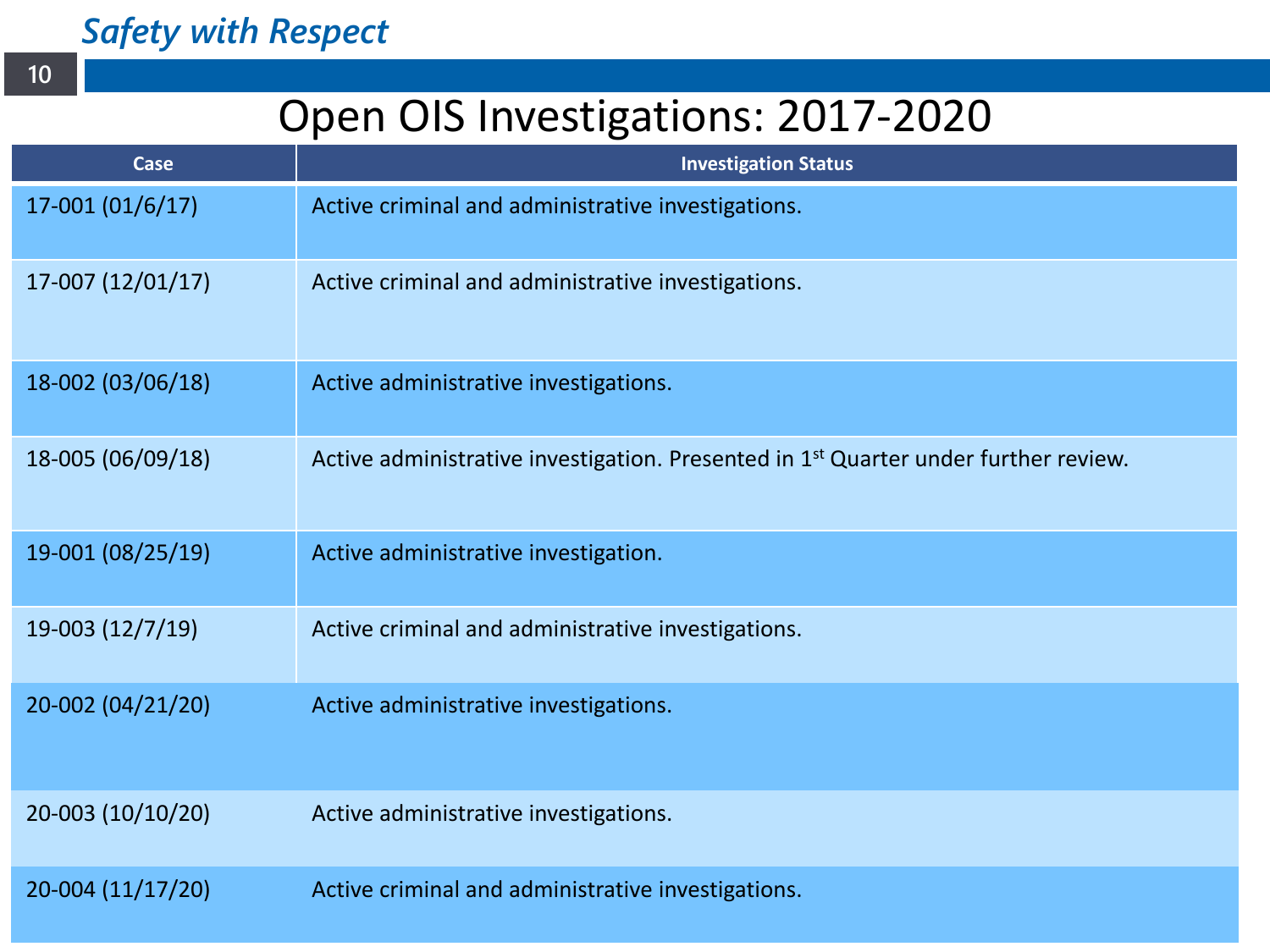# Open ICD Investigations: 2015-2020

| Case              | <b>Investigation Status</b>                        |
|-------------------|----------------------------------------------------|
| 15-002 (6/28/15)  | Active criminal and administrative investigations. |
| $15-003(7/30/15)$ | Active criminal and administrative investigations. |
| $19-001(1/7/19)$  | Active criminal and administrative investigations. |